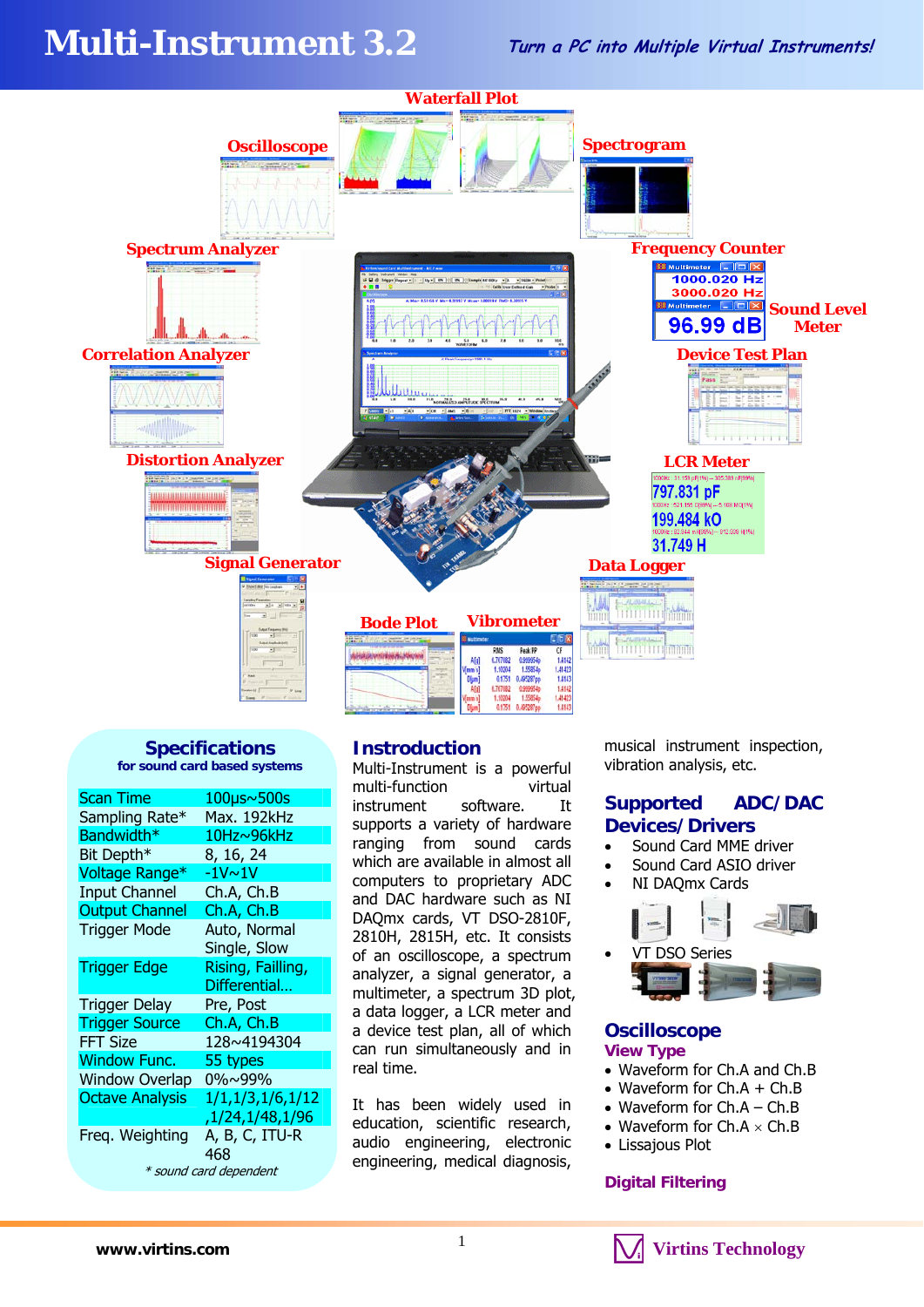Digital filering on a data frame can be performed before any other analyses. Supported filters are:

- FFT (Low Pass, High Pass, Band Pass, Band Stop, Arbitrary)
- FIR (Low Pass, High Pass, Band Pass, Band Stop, Arbitrary)
- IIR (Arbitrary)

#### **Record Mode**

Under this mode, the acquired data will be written to the hard disk continuously in wave file format. Meanwhile, data analysis and display will still be performed in order to monitor the input signal in real time.

#### **Statistical Data Display**

Max, Min, Mean, and RMS values of each data frame will be displayed in the oscilloscope.

#### **Time Stamp**

Each data frame will be time stamped with accuracy in minisecond.

# **Spectrum Analyzer**

# **View Type**

- Amplitude/Power Spectrum
- Phase Spectrum
- Auto Correlation Function
- Cross Correlation Function
- Coherence Function
- Transfer Function (Bode Plot)
- Impulse Response

### **FFT Size vs Record Length**

If the FFT size is greater than the record length of a data frame, then zeros will be padded at the end of the data frame during FFT computation.

If the FFT size is less than the record length of a data frame, then the data frame will be split into different segments with the size of each segment equal to the FFT size. The last segment of data will be dropped if its size is not equal to the FFT size. The final result will be obtained by averaging

the FFT results from all segments.

#### **Processing**

Intra-Frame Processing As the name suggests, it is performed within a data frame in frequency domain. It includes:

- Frequency Compensation
- Frequency Weighting (A, B, C, ITU-R 468)
- Remove DC
- Moving Average Smoothing

#### Inter-Frame Processing

As the name suggests, it is performed among a specified number of adjacent data frames in frequency domain. It includes:

- $\bullet$  Peak Hold (2~200 frames, forever)
- Linear Averaging (2~200 frames, forever)
- Exponential Averaging

# Parameter Measurement

It is performed after the Intra-Frame and Inter-Frame processes. Parameters that can be measured are:

- THD, THD+N, SINAD, SNR, Noise Level, in a specified frequency band
- IMD (SMPTE/DIN, CCIF...)
- Bandwidth
- Crosstalk
- Harmonics
- Energy in User Defined Frequency Bands
- Peaks

#### **X Scaling**

- Linear
- Log
- Octave 1/1, 1/3, 1/6, 1/12, 1/24, 1/48, 1/96

#### **Y Scaling**

- Relative Mode
- Linear
- dBr

### Absolute Mode

- Vrms
- dBV
- dBu
- $\bullet$  dB
- dBFS

#### **Signal Generator Waveform**

- Sine
- Rectangle (with adjustable duty cycle)
- Triangle
- Saw Tooth
- White Noise
- Pink Noise
- Multi-Tones
- Arbitrary waveform
- MLS, with adjustable length (127~16777215)
- DTMF
- Unit Impulse
- Unit Step
- Musical Scale

#### **Frequency/Amplitue Sweep**

- Linear
- Log

#### **Burst Generation**

A periodic on/off mask can be configured to mask on/off the output signal. This feature can be used to generate burst-like signal. An option is provided to phase lock each burst.

#### **Fade In/Out**

Output linear fade in/out durations can be specified.

#### **Loopback Mode**

Loopback is generally used to feed the signal output by the signal generator to the input of the oscilloscope, so that the output signal can be displayed and analyzed in real time.

#### Hardwired Loopback

It is established via an external cable, to loopback the output signal to the input of the oscilloscope.

#### Mixer Level Loopback

It is established at the sound card mixer level through the configuration under Windows Control Panel.

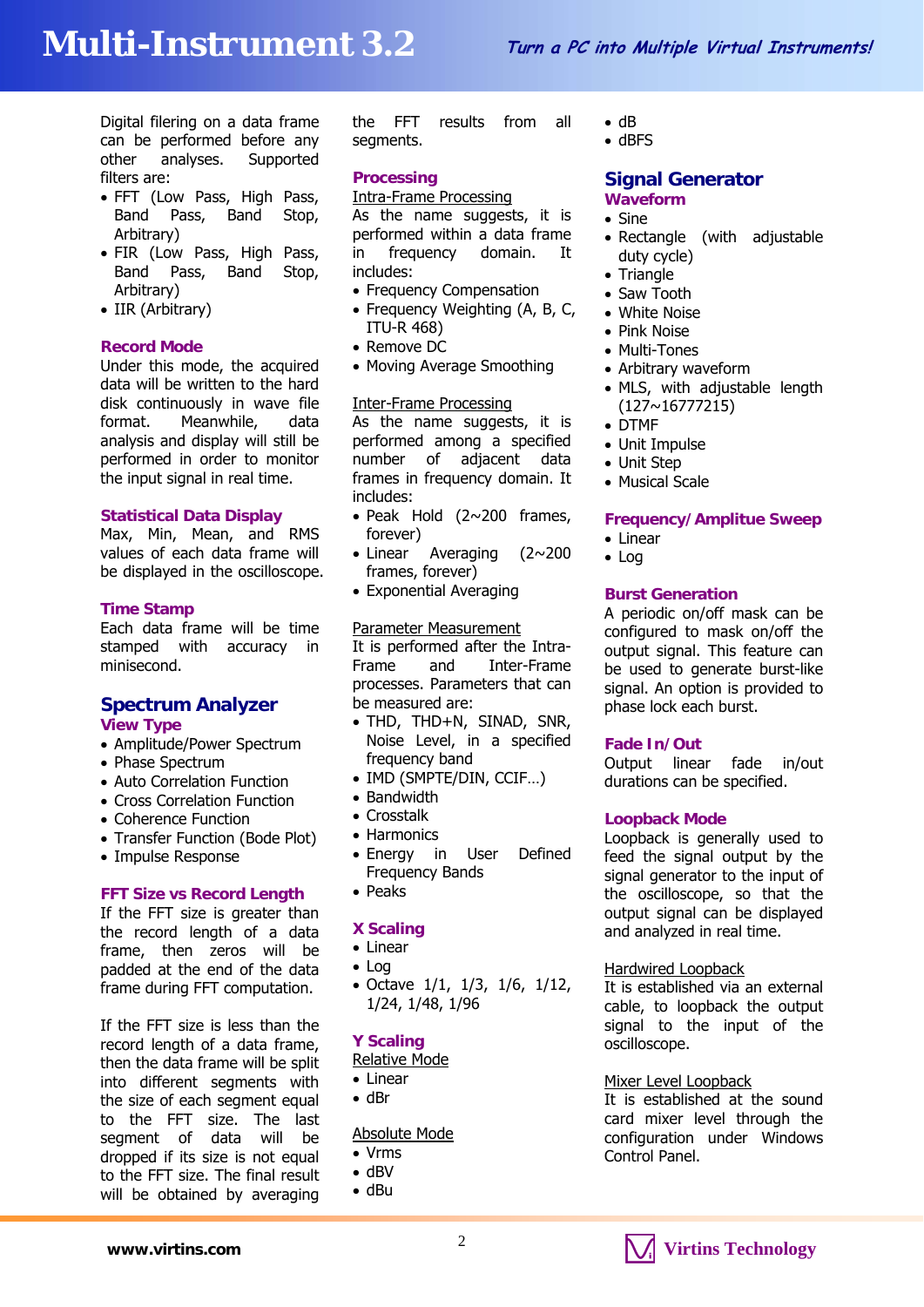Software Level Loopback

- No Loopback
- iA=oA, iB=oB The signal from the output Ch.A is fed into the input Ch.A and the signal from the output Ch.B is fed into the input Ch.B.
- iA=oA, iB=oA The signal from the output Ch.A is fed into both the input Ch.A and Ch.B.
- $\bullet$  iB=oA The signal from the output Ch.A is fed into the input Ch.B and the input Ch.A is still available for field input.
- Sync. No Loopback The start of the signal generator and the start of the oscilloscope are synchronized with timing accuracy in the same order as the sampling rate. The delay between them can be specified. No software loopback is provided.
- Sync. iB=oA This mode is the same as the iB=oA mode, except the synchronization between the signal generator and the oscilloscope as described previously.
- Sync. iB<--oA This mode requires an external cable to feed the signal from the output Ch.A into the input Ch.B. The start of the signal generator and the start of the oscilloscope are synchronized.

# **Multimeter**

- **View Type**
- RMS
- dBV
- dBu
- $\bullet$  dB
- $\bullet$  dB(A)
- $\bullet$  dB(B)
- $\bullet$  dB(C)
- Frequency Counter
- RPM (Revolutions Per Minute)
- Counter
- Duty Cycle
- F/V (Freq. Volt. Conversion)
- Cycle RMS
- Cycle Mean

Vibrometer

# **Spectrum 3D Plot**

It is used to trace the spectrum variation with time. Two types of plots are provided:

- Waterfall Plot
- Spectrogram

# **Data Logger**

It provides long time data logging function for 145 derived variables, including RMS value, peak frequency, sound pressure level, RPM, THD, etc. Up to eight data logger windows can be opened and each window can trace up to 8 variables.

Three logging methods are supported:

- Fastest Take one record whenever new data are available
- Time Interval Take one record whenever new data are available and the specified time duration has elapsed since the last update.
- Update Threshold Take one record whenever new data are available and the change compared with the last update exceeds the specified update threshold.

# **Device Test Plan**

It provides a mechanism to configure and conduct your own device test steps. It takes the advantage of the sound card's (or other ADC/DAC device's) capability of simultaneous input and output, to generate a stimulus to the Device Under Test (DUT) and acquire the response from that device at the same time. Different stimuli can be generated and the response can be analyzed in different ways. The DUT can be marked as Pass or Fail after a sequence of test steps. Device Test Plan supports 14 instructions with corresponding parameters. Test results (e.g. Gain vs Frequency, Phase vs Frequency, etc.) can be plotted in up to 8 X-Y plots in real time, and a textual test report can be generated.

# **LCR Meter**

It is one of the dedicated Device Test Plans. It is used to measure the value of an inductor, a capacitor or a resistor, or the impedance of a network of them.

Two types of external connections are supported:

- Serial connection for high impedance measurement
- Parallel connection for low impedance measurement

# **DDP Viewer**

Up to 16 resizable windows can be opened, each of which can be configured to display a Dervied Data Point. HH, H, L, LL alarm limits can be configured for each DDP.

# **General Functions Calibration**

The software supports the calibration of input and output channels of the sound card so that absolute values in engineering units can be used for display, analysis or export. It is able to take into account the change of the sound card internal gain setting (e.g. Mic gain, Mic Boost, Line In gain) automatically. It also allows accounting for the external attenuation ratio if an external attenuation circuit is used. It allows the configuration of sensor sensitivities and engineering units.

# **Graph Operation**

Zooming and Scrolling is supported in all graphs, allowing you to investigate the fine details of the data. This is very important when a large amount of data are displayed in one screen.